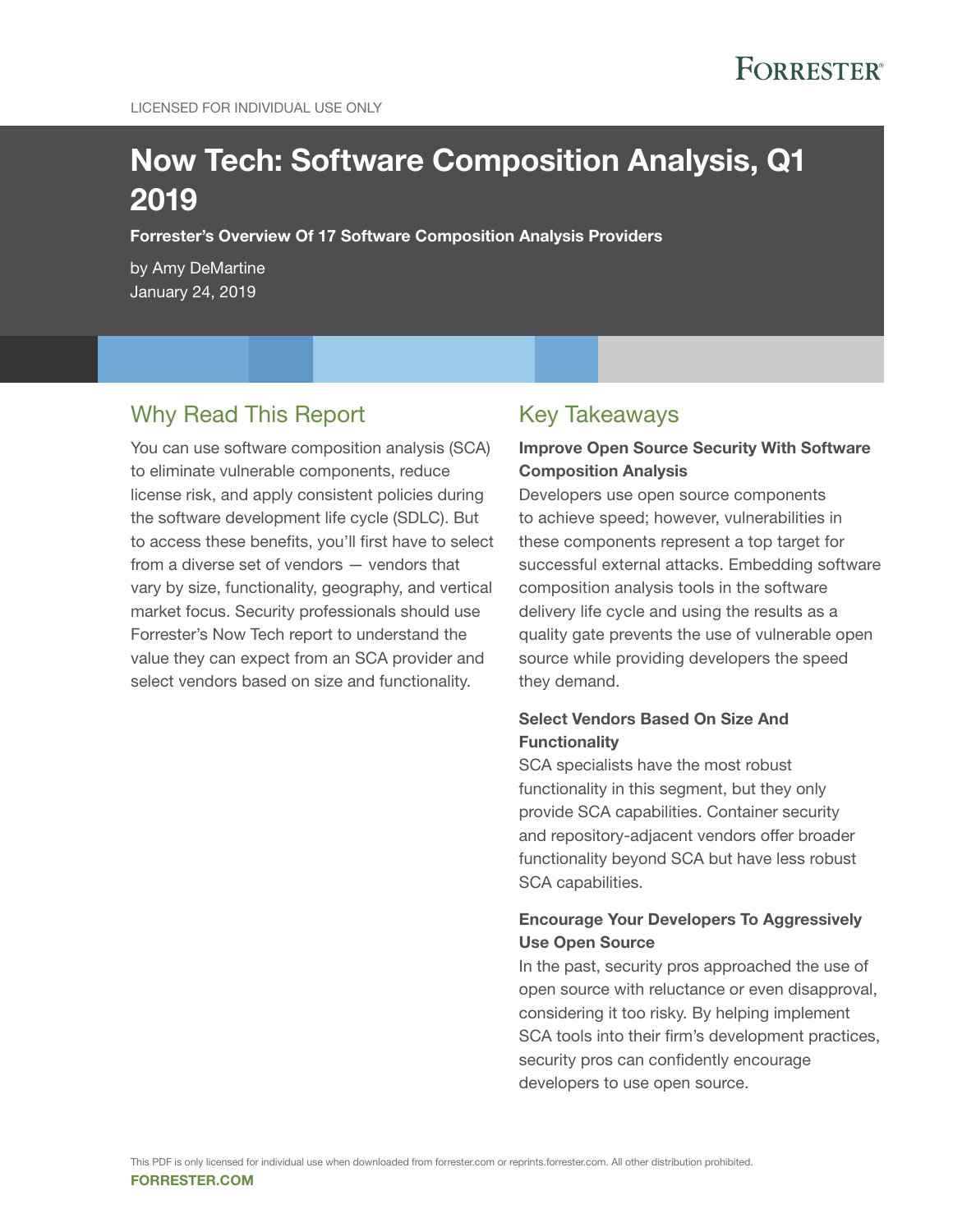## Now Tech: Software Composition Analysis, Q1 2019

Forrester's Overview Of 17 Software Composition Analysis Providers



by [Amy DeMartine](http://www.forrester.com/go?objectid=BIO7024) with [Christopher McClean,](http://www.forrester.com/go?objectid=BIO1835) Kate Pesa, and Peggy Dostie January 24, 2019

## Table Of Contents

- 2 Improve Open Source Security With Software Composition Analysis
- 2 Select Vendors Based On Size And **Functionality**

Software Composition Analysis Market Presence Segments

Software Composition Analysis Functionality **Segments** 

5 Align Individual Vendor Solutions To Your Organization's Needs

Recommendations

- 8 Encourage Your Developers To Aggressively Use Open Source
- 9 Supplemental Material

## Related Research Documents

[Application Security Market Will Exceed \\$7 Billion](http://www.forrester.com/go?objectid=RES144054)  [By 2023](http://www.forrester.com/go?objectid=RES144054)

[The State Of Application Security, 2019](http://www.forrester.com/go?objectid=RES145135)

[TechRadar™: Application Security, Q3 2017](http://www.forrester.com/go?objectid=RES137421)



Share reports with colleagues. Enhance your membership with Research Share.

### **FORRESTER®**

Forrester Research, Inc., 60 Acorn Park Drive, Cambridge, MA 02140 USA +1 617-613-6000 | Fax: +1 617-613-5000 | forrester.com

© 2019 Forrester Research, Inc. Opinions reflect judgment at the time and are subject to change. Forrester®, Technographics®, Forrester Wave, TechRadar, and Total Economic Impact are trademarks of Forrester Research, Inc. All other trademarks are the property of their respective companies. Unauthorized copying or distributing is a violation of copyright law. Citations@forrester.com or +1 866-367-7378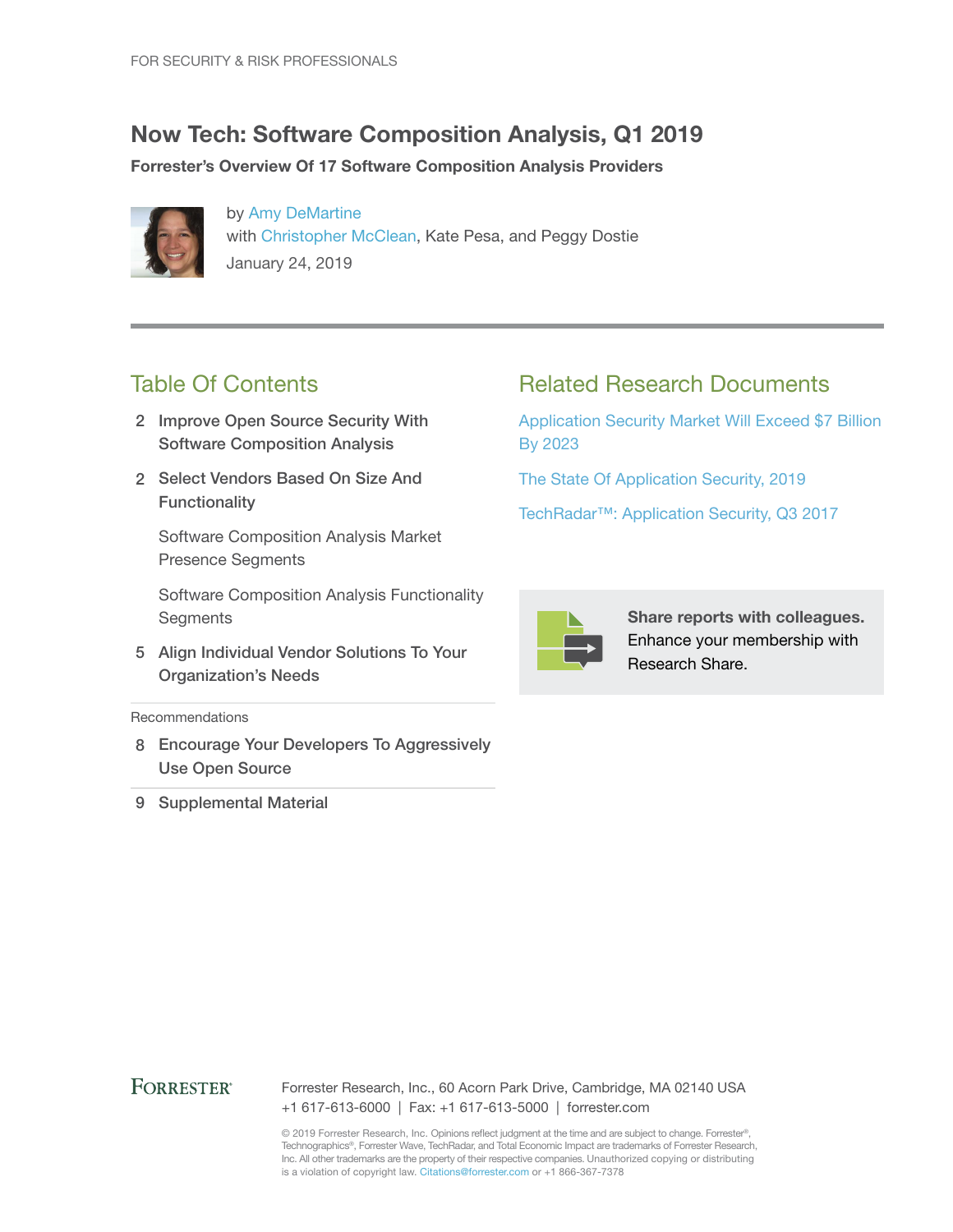## Improve Open Source Security With Software Composition Analysis

Developers who use open source or third-party components are following the wisdom of not reinventing the wheel. Instead, they reuse what has already been written and focus on adding proprietary software that creates differentiating customer experiences. However, this code comes from a multitude of unvetted sources, has a multitude of license models, and has vulnerabilities that can propagate into otherwise clean enterprise code. And developers don't inherently know which components are vulnerable or which contain risky licenses.

Vulnerabilities remain a top concern for security decision makers: 35% of global security decision makers who experienced an external breach said that it occurred due to software vulnerabilities.<sup>1</sup> Security pros can help developers avoid these vulnerabilities using SCA tools, which can identify vulnerable or risky components early in the SDLC. Forrester defines SCA as:

*Products that scan an application (without executing it) to identify vulnerabilities and conflicts in open source and third-party components, guiding users on where and how to remediate these flaws.*

Firms that excel at automating software composition analysis will:

- **Eliminate vulnerable components.** SCA tools can give developers early information about components that are vulnerable, which saves them time later in the SDLC, when defects are more costly to find and fix. In addition, some SCA tools can give early warning and prioritization on vulnerabilities not yet verified by the National Vulnerability Database.
- › Reduce license risk. Historically, license assessments only happened during M&A activities, but it's gradually become a task that needs to be completed before each software release. Security pros can implement SCA to help their colleagues in the legal department actively assess risk and re-evaluate company policy immediately when licenses change.
- > Apply consistent open source policies. Security pros need to assess the overall risk presented by open source components across all applications, set consistent policies to keep risk to acceptable levels, and work with development teams to guide vulnerability remediation. This can only be reliably and automatically done with SDLC embedded SCA.

## Select Vendors Based On Size And Functionality

We've based our analysis of the SCA market on two factors: market presence and functionality.

### Software Composition Analysis Market Presence Segments

We segmented the vendors in this market into three categories based on SCA revenue: large, established vendors (more than \$10 million in SCA revenue), midsize vendors (\$1 million to \$10 million in revenue), and smaller vendors (less than \$1 million in revenue) (see Figure 1). We did not include vendors that we estimated to have less than \$250,000 in revenue.

### **FORRESTER®**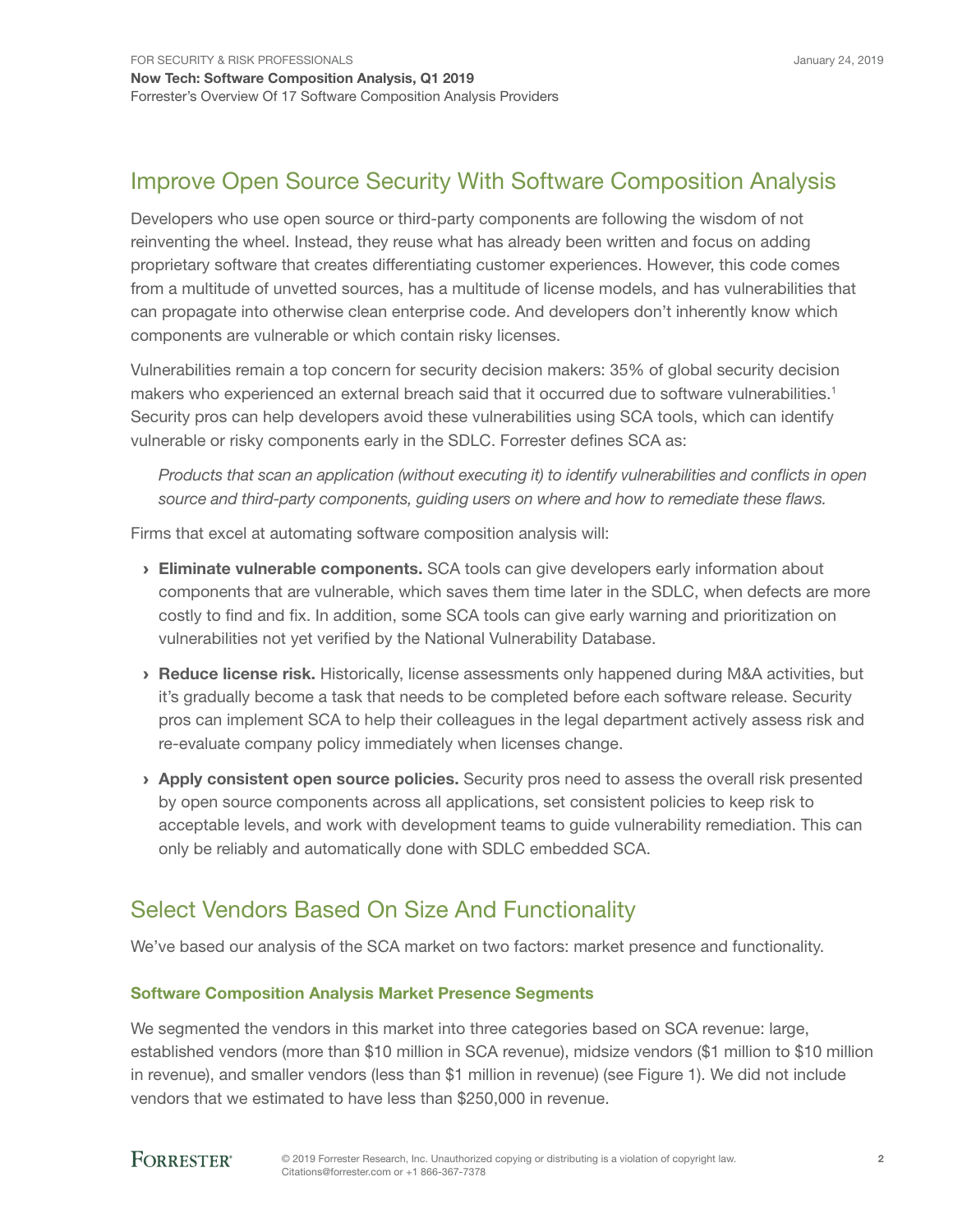FIGURE 1 Now Tech Market Presence Segments: Software Composition Analysis, Q1 2019

| <b>NOW</b><br><b>TECH</b><br>Software<br>Composition<br>Analysis<br>Q1 2019 | <b>Flexera</b><br><b>GitLab</b><br>JFrog*<br>Rapid7                        | <b>LARGE</b> >\$10M in annual category revenue<br><b>Sonatype</b><br>Synopsys*<br><b>Veracode</b><br><b>WhiteSource</b> |  |
|-----------------------------------------------------------------------------|----------------------------------------------------------------------------|-------------------------------------------------------------------------------------------------------------------------|--|
|                                                                             | <b>FOSSA</b><br><b>Snyk</b><br><b>WhiteHat Security</b>                    | MIDSIZE \$1M to \$10M in annual category revenue                                                                        |  |
|                                                                             | Anchore*<br><b>CAST</b><br>nexB<br>TripleCheck*<br>Tripwire*<br>Twistlock* | <b>SMALL</b> <\$1M in annual category revenue                                                                           |  |

\*Forrester estimate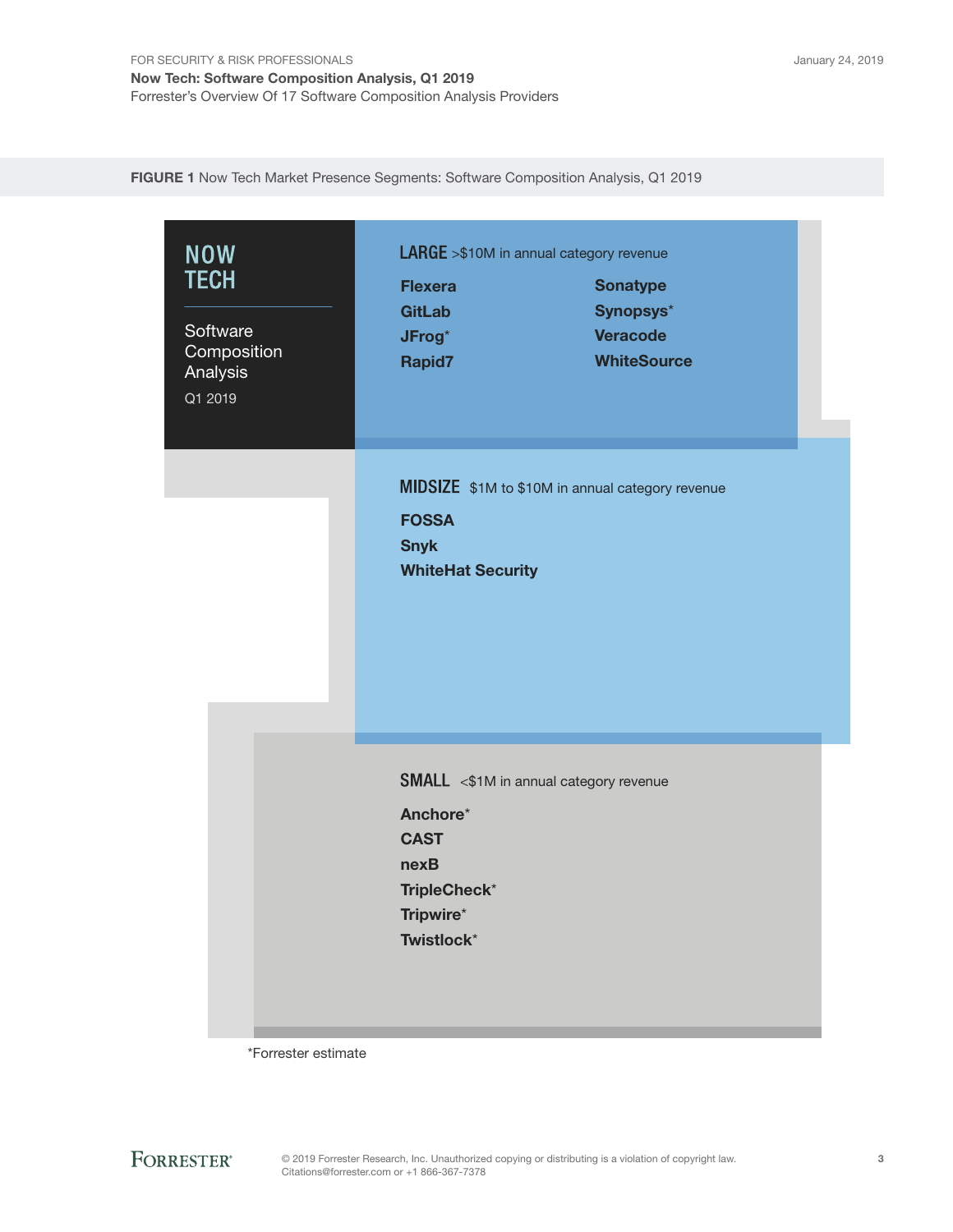### Software Composition Analysis Functionality Segments

To explore functionality at a deeper level, we broke the SCA market into three segments, each with varying capabilities (see Figure 2):

- › Container security tools scan at-rest containers for vulnerabilities. These vendors provide SCA functionality with a scope limited to containers as part of their broader container security capabilities. Because these tools scan an instantiated container, they often do not have access to source code, which limits their ability to do much more than scan for vulnerabilities and create a bill of materials.
- › Code repositories have expanded to scan components they store for vulnerabilities. Development teams use repositories to store code once it's checked in or as a holding location for code between different phases of the SDLC. As such, repositories are prime locations for SCA scanning. Because SCA is not their primary value proposition, these tools lack advanced functionality, such as supporting multiple vulnerability feeds or integrations with other SDLC tools.
- › SCA specialist tools provide analysis for legal and security teams. These vendors offer comprehensive capabilities, although the focus from one vendor to the next is variable. For example, they have different degrees of source code language coverage, policy creation capabilities, and license compliance management. Customers typically appreciate the one-stopshop experience but may feel limited by their SCA focus and instead want tools that are either part of a wider portfolio of application security or tools such as repositories or container security tools that do more than just SCA.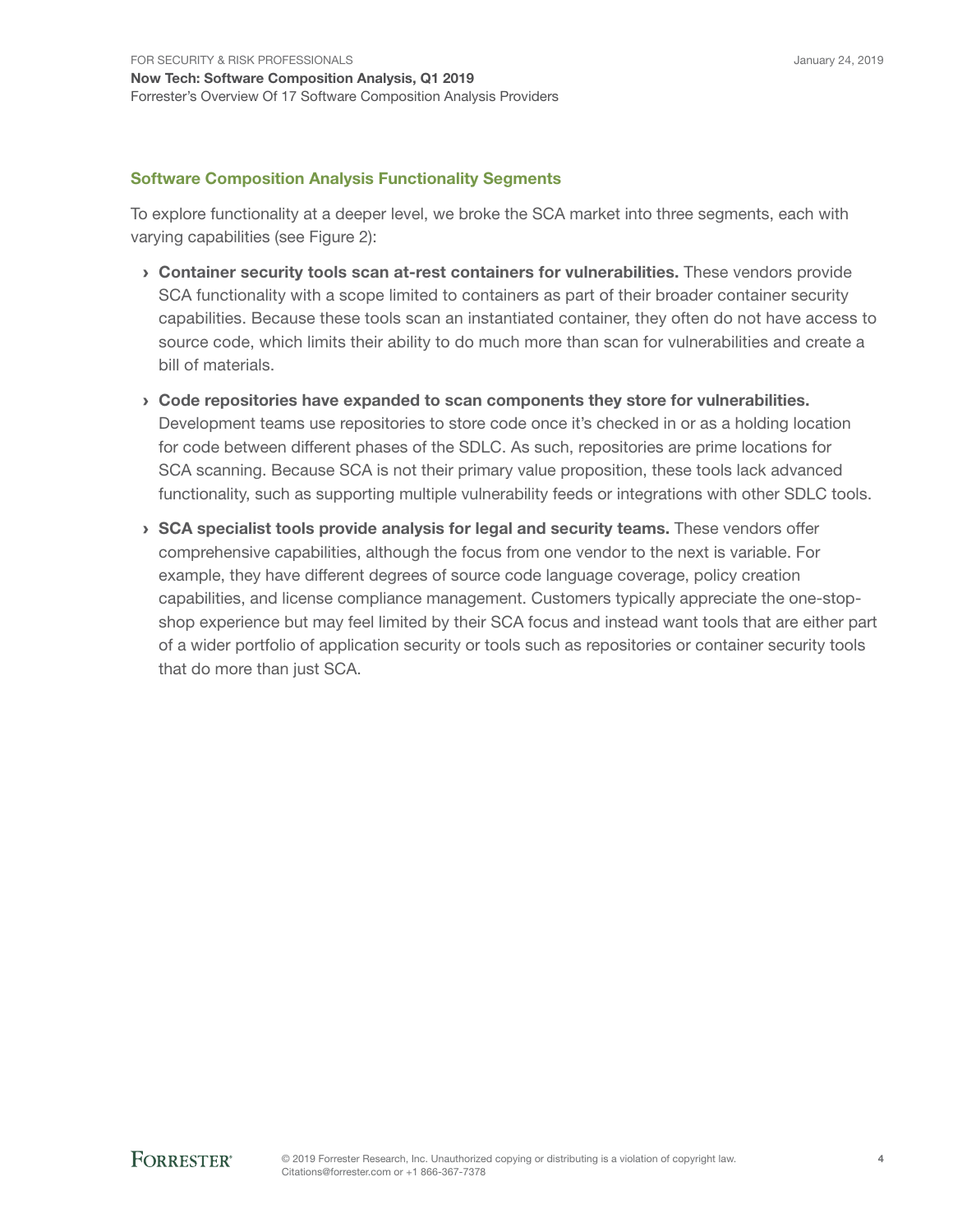Forrester's Overview Of 17 Software Composition Analysis Providers

|                                                                    | SCA-adjacent<br>container security                                         | SCA-adjacent<br>repositories | <b>SCA</b> specialist              |
|--------------------------------------------------------------------|----------------------------------------------------------------------------|------------------------------|------------------------------------|
| Source code language coverage                                      | n Film                                                                     | n an I                       | <b>R R R</b>                       |
| Prioritization based on usage                                      | n din l                                                                    | n na m                       | n na                               |
| Creates a bill of materials (BOM)                                  | 88 H                                                                       | n ni T                       | n n n                              |
| Varied vulnerability sources                                       | M M M                                                                      | n din l                      | <b>HER</b>                         |
| Identification of vulnerable snippets                              | n n                                                                        | n na                         | n din I                            |
| Integration into the CI/CD pipeline                                | n El El                                                                    | an n                         | m min                              |
| Proactive notification of new<br>vulnerabilities                   | n Film                                                                     | n Tin                        | n na                               |
| Patch creation                                                     | nn                                                                         | n n H                        | n na                               |
| License compliance                                                 | n Film                                                                     | <b>R 8 8</b>                 | n 11 H                             |
| $\blacksquare$ $\blacksquare$ None<br><b>Segment functionality</b> | $\blacksquare$ $\blacksquare$ $\blacksquare$ $\blacksquare$ $\blacksquare$ | $\blacksquare$ Moderate      | $\blacksquare$ $\blacksquare$ High |

FIGURE 2 Now Tech Functionality Segments: Software Composition Analysis, Q1 2019

## Align Individual Vendor Solutions To Your Organization's Needs

The following tables provide an overview of vendors with details on functional category, geography, and vertical market focus (see Figure 3, see Figure 4, and see Figure 5).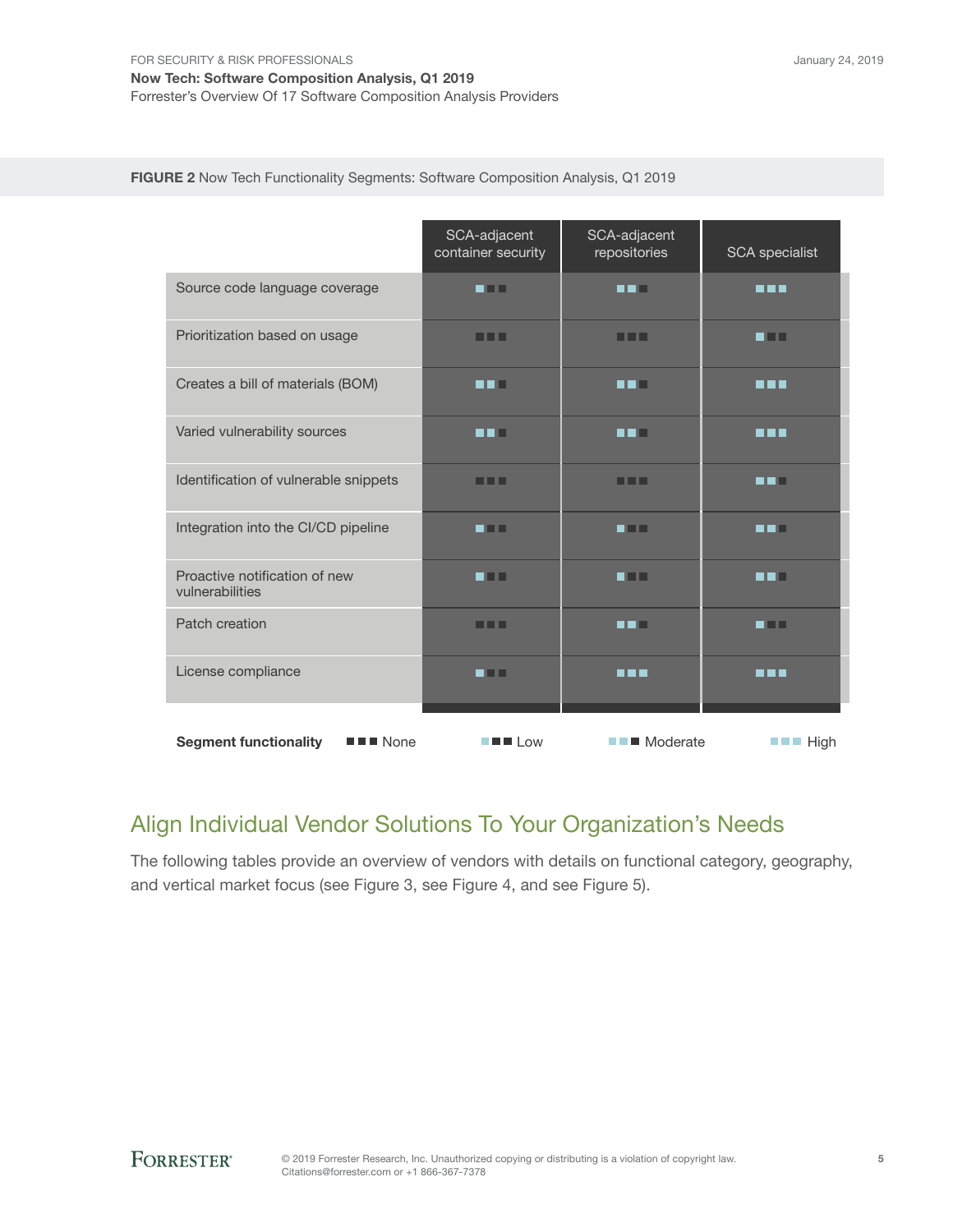FIGURE 3 Now Tech Large Vendors: Software Composition Analysis, Q1 2019

### LARGE >\$10M in annual category revenue

|                    | Primary<br>functionality<br>segments | Geographic<br>presence<br>(by revenue %)        | <b>Vertical market</b><br>focus (top three<br>by revenue $\%$ ) | <b>Sample</b><br>customers            |
|--------------------|--------------------------------------|-------------------------------------------------|-----------------------------------------------------------------|---------------------------------------|
| <b>Flexera</b>     | <b>SCA</b> specialist                | NA 60%; LATAM<br>5%; EMEA 30%;<br>AP 5%         | Technology;<br>manufacturing; legal                             | Adobe; Software<br>AG: Wind River     |
| GitLab             | SCA-adjacent<br>repositories         | NA 65%; LATAM<br>1%; EMEA 23%;<br>AP 11%        | Technology; financial<br>services; insurance                    | Alteryx; TrueBlue<br>Enterprises Inc. |
| <b>JFrog</b>       | SCA-adjacent<br>repositories         | NA 60%; EMEA<br>30%; AP 10%                     | <b>Financial services;</b><br>technology;<br>telecommunications | Vendor did not<br>disclose.           |
| Rapid7             | SCA-adjacent<br>container security   | <b>NA 50%: LATAM</b><br>5%; EMEA 30%;<br>AP 15% | Vendor did not disclose.                                        | American Express;<br>Cerner; Rite Aid |
| <b>Sonatype</b>    | <b>SCA</b> specialist                | NA 67%; EMEA<br>30%; AP 3%                      | <b>Financial services:</b><br>technology; healthcare            | Equifax; Goldman<br>Sachs; Salesforce |
| <b>Synopsys</b>    | <b>SCA</b> specialist                | NA 62%; EMEA<br>18%; AP 20%                     | Technology; financial<br>services                               | Dynatrace; Exact<br>Group; OpenText   |
| Veracode           | <b>SCA</b> specialist                | NA 86%; LATAM<br>1%; EMEA 9%;<br>AP 4%          | <b>Financial services:</b><br>technology                        | McKesson; Unum;<br><b>VMware</b>      |
| <b>WhiteSource</b> | <b>SCA</b> specialist                | NA 65%; LATAM<br>1%; EMEA 31%;<br>AP 3%         | <b>Financial services;</b><br>technology; healthcare            | Comcast; Deloitte;<br>Microsoft       |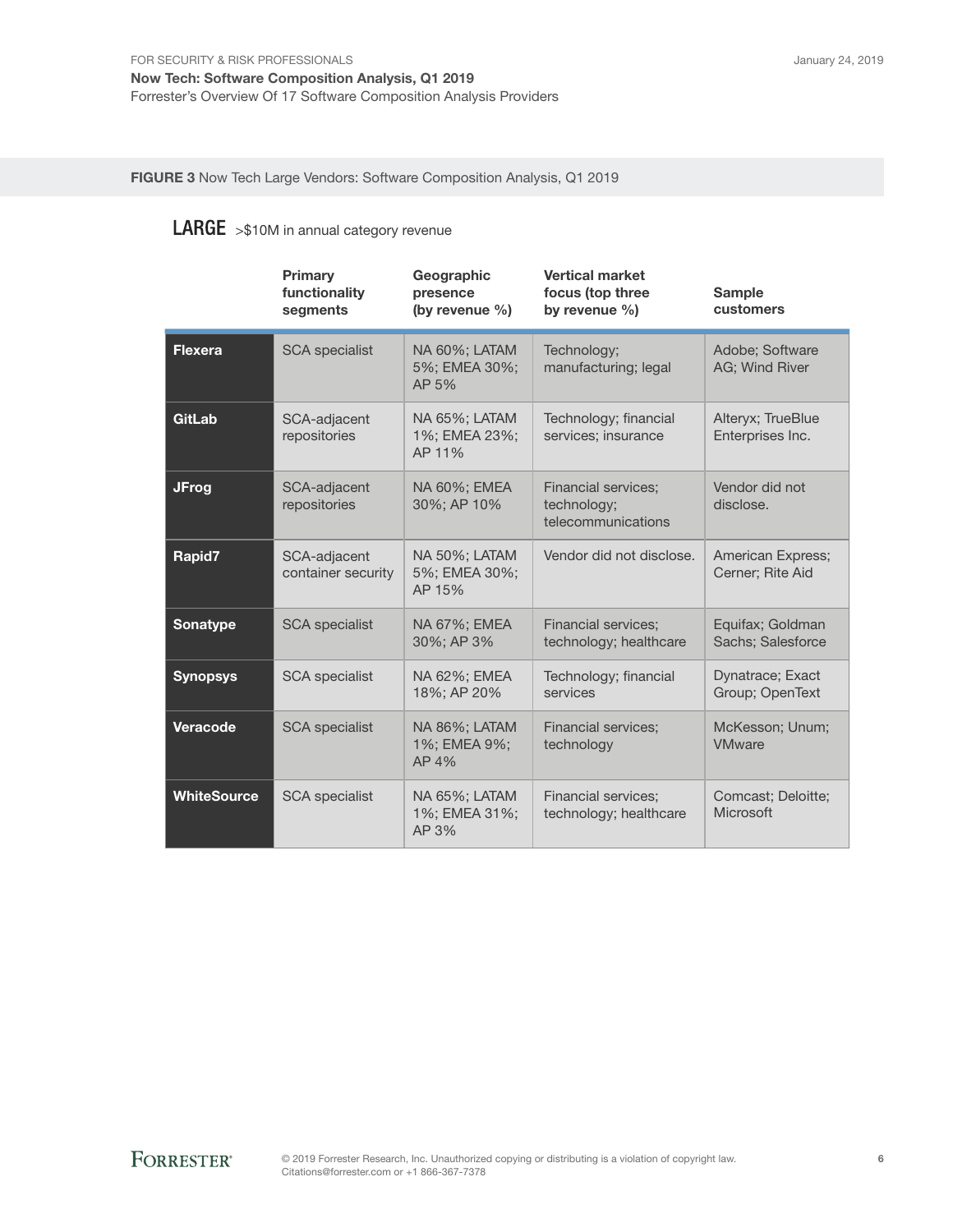FIGURE 4 Now Tech Midsize Vendors: Software Composition Analysis, Q1 2019

## MIDSIZE \$1M to \$10M in annual category revenue

|                             | Primary<br>functionality<br>segments | Geographic<br>presence<br>(by revenue $\%$ ) | <b>Vertical market</b><br>focus (top three<br>by revenue $\%$ ) | <b>Sample</b><br>customers         |
|-----------------------------|--------------------------------------|----------------------------------------------|-----------------------------------------------------------------|------------------------------------|
| <b>FOSSA</b>                | <b>SCA</b> specialist                | <b>NA 70%; EMEA</b><br>20%; AP: 10%          | Legal; technology;<br>security                                  | Docker; Twitter;<br><b>Zendesk</b> |
| <b>Snyk</b>                 | <b>SCA</b> specialist                | NA 70%; LATAM<br>1%; EMEA 20%;<br>$AP.9\%$   | Technology; financial<br>services: retail                       | ASOS; New Relic;<br>SkyScanner     |
| WhiteHat<br><b>Security</b> | <b>SCA</b> specialist                | NA 89%; EMEA<br>11%                          | <b>Financial services:</b><br>healthcare; technology            | Lattice Engines                    |

FIGURE 5 Now Tech Small Vendors: Software Composition Analysis, Q1 2019

## SMALL <\$1M in annual category revenue

|                    | <b>Primary</b><br>functionality<br>segments | Geographic<br>presence<br>(by revenue $\%$ ) | <b>Vertical market</b><br>focus (top three<br>by revenue $\%$ ) | <b>Sample</b><br>customers                           |
|--------------------|---------------------------------------------|----------------------------------------------|-----------------------------------------------------------------|------------------------------------------------------|
| Anchore            | SCA-adjacent<br>container security          | NA 100%                                      | Security                                                        | Best Buy; Q2E<br>Banking; Sysdig                     |
| <b>CAST</b>        | <b>SCA</b> specialist                       | NA 40%; LATAM<br>10%; EMEA 40%;<br>AP 10%    | Financial services;<br>retail; entertainment                    | ATOS; Broadridge;<br>French Ministry of<br>Education |
| nexB               | <b>SCA</b> specialist                       | NA 90%; EMEA<br>10%                          | Technology                                                      | Vendor did not<br>disclose.                          |
| <b>TripleCheck</b> | <b>SCA</b> specialist                       | NA 5%; EMEA<br>95%                           | Aerospace; security;<br>transportation                          | Vendor did not<br>disclose.                          |
| <b>Tripwire</b>    | SCA-adjacent<br>container security          | NA 80%; EMEA<br>20%                          | <b>Financial services;</b><br>retail; manufacturing             | Vendor did not<br>disclose.                          |
| <b>Twistlock</b>   | SCA-adjacent<br>container security          | NA 80%; EMEA<br>15%; AP 5%                   | <b>Financial services;</b><br>healthcare; technology            | Aetna; PayPal;<br>Walgreens                          |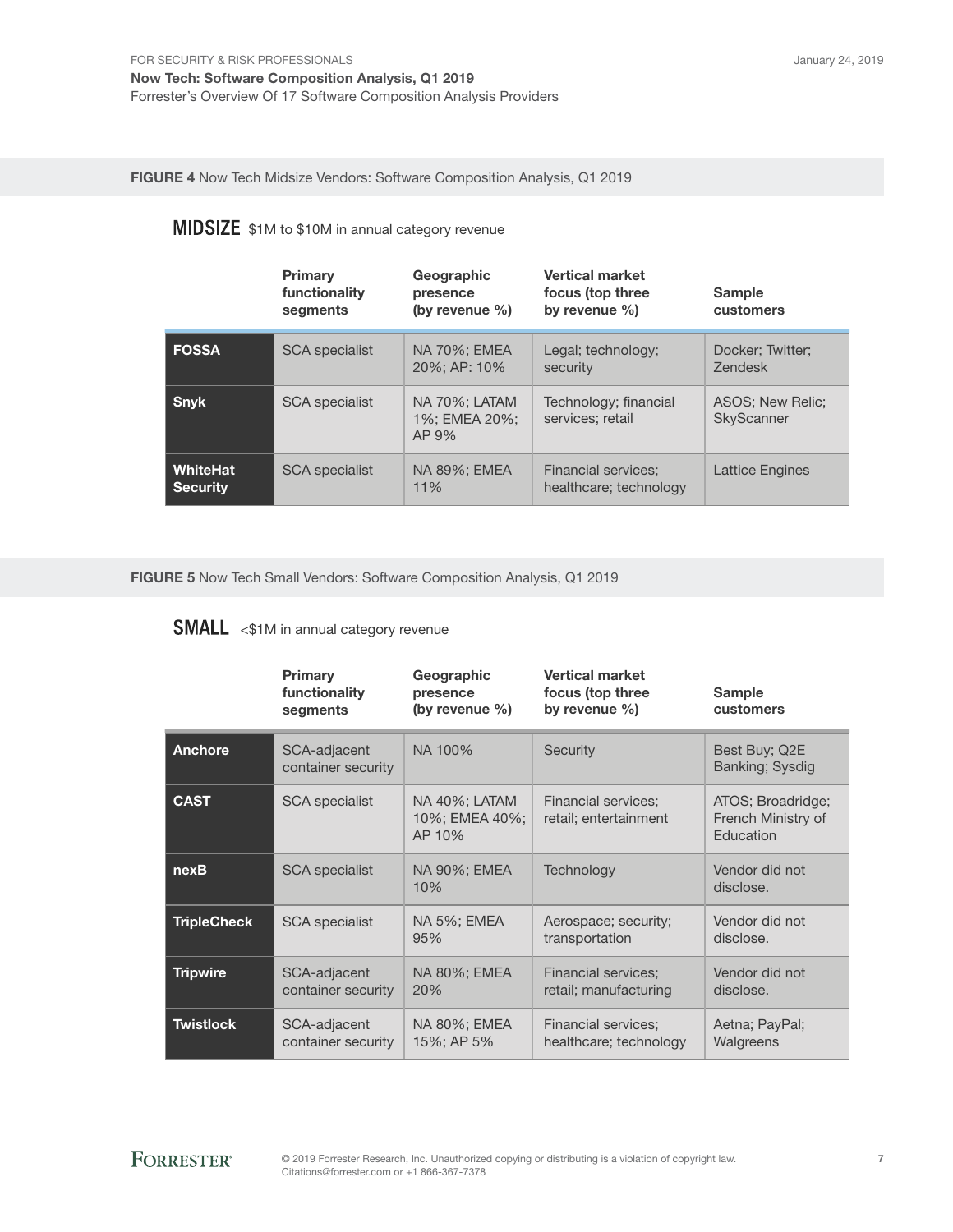#### Recommendations

### Encourage Your Developers To Aggressively Use Open Source

According to global security decision makers, the top two business priorities for their firms are to grow revenue and improve the experience of customers (41% and 38% of respondents, respectively, said this is a high or critical priority).<sup>2</sup> Accelerating the use of open source components can help achieve both priorities by letting developers focus on creating new and unique features rather than recreating basic functionality. It's long past time for security pros to realize the benefits of open source components and embrace its use in development. By pairing the aggressive use of open source components with SCA capabilities, you can also:

- › Automate the curation of open source components. Many companies offer their developers a private repository of trusted open source components. However, these repositories are often limited and cause delays in development, because developers have to submit manual requests for reviews of new components. Connecting SCA products using APIs, security pros can automate the process of obtaining, scanning, and approving components, which will free up resources. However, don't forget that an SCA scan in the SDLC is mandatory to create an up-to-date bill of materials as well as to prevent any vulnerable components that have been obtained outside this process from sneaking into a release.
- › Reduce the dependence on old or multiple versions of a component. When an open source component is especially useful, developers may use many different versions, including very old ones, throughout a company. This situation creates an upgrade nightmare when a new vulnerability is disclosed, as open source communicates only release fixes to the latest version of code. To further reduce the risk of open source components, security pros can use SCA tools to highlight the most frequently used or oldest components, then use this information to request upgrades in the affected application's backlog.
- › Increase customer trust through greater visibility. Some companies provide their current and potential customers with the results of SCA scans to prove they've done their due diligence with regards to using open source. As this trend becomes more prevalent, companies in many industries will face pressure from demanding customers — both B2B and B2C — or security standards that will demand that firms in verticals such as banking, insurance, or healthcare are actively analyzing and remediating their risky code.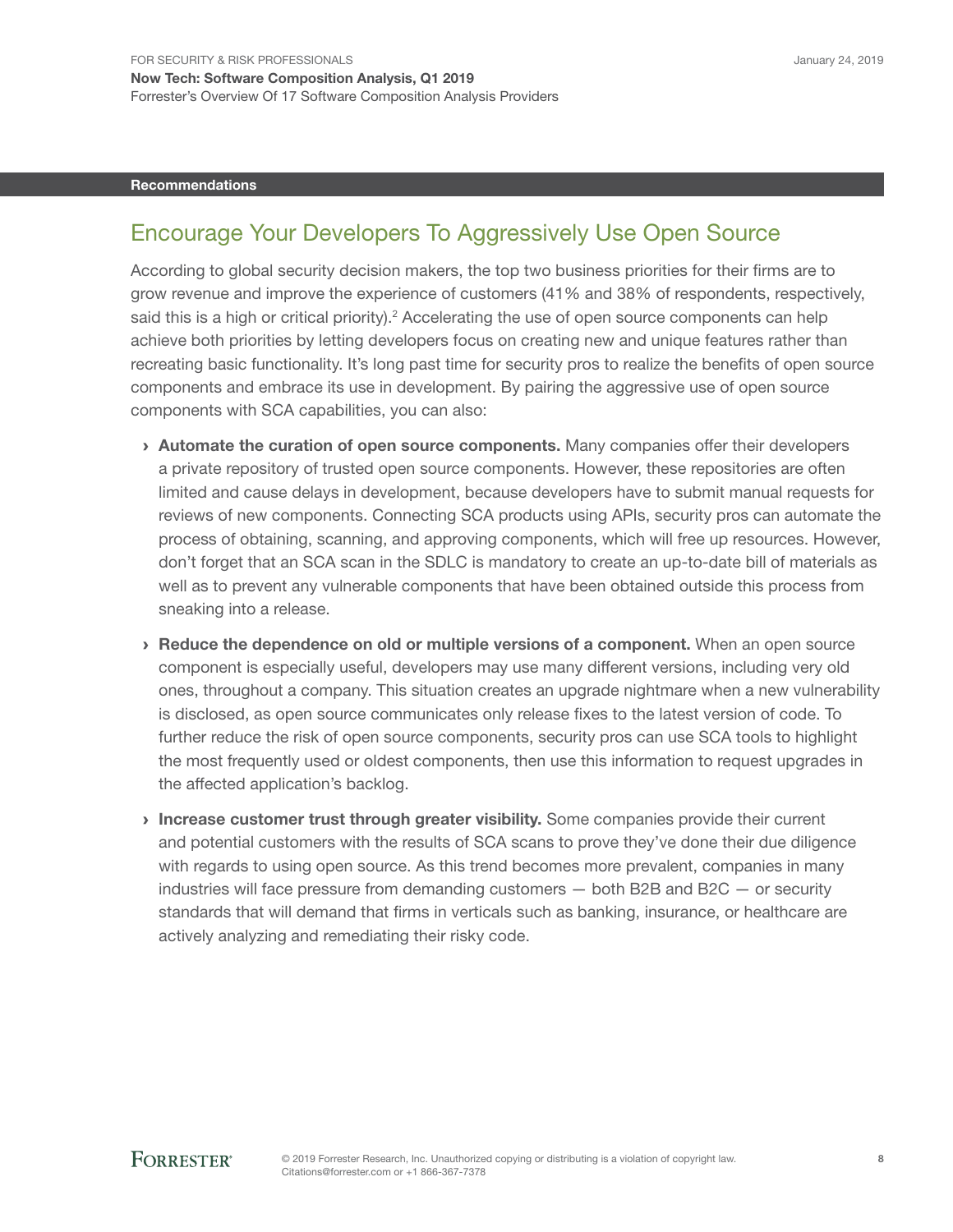## Engage With An Analyst

Gain greater confidence in your decisions by working with Forrester thought leaders to apply our research to your specific business and technology initiatives.

> Translate research into action by working with an analyst on a specific engagement in the form of custom strategy sessions, workshops,

Analyst Advisory

#### Analyst Inquiry

To help you put research into practice, connect with an analyst to discuss your questions in a 30-minute phone session — or opt for a response via email.

#### [Learn more.](http://forr.com/1einFan)

[Learn more.](http://www.forrester.com/Analyst-Advisory/-/E-MPL172)

or speeches.

Webinar

Join our online sessions on the latest research affecting your business. Each call includes analyst Q&A and slides and is available on-demand.

[Learn more](https://www.forrester.com/events?N=10006+5025).



[Forrester's research apps for iOS and Android.](http://www.forrester.com/app) Stay ahead of your competition no matter where you are.

## Supplemental Material

### Market Presence Methodology

We defined market presence in Figure 1 based on revenue.

To complete our review, Forrester requested information from vendors. If vendors did not share this information with us, we made estimates based on available secondary information. We've marked companies with an asterisk if we estimated revenues or information related to geography or industries. Forrester fact-checked this report with vendors before publishing.

### Companies Interviewed For This Report

We would like to thank the individuals from the following companies who generously gave their time during the research for this report.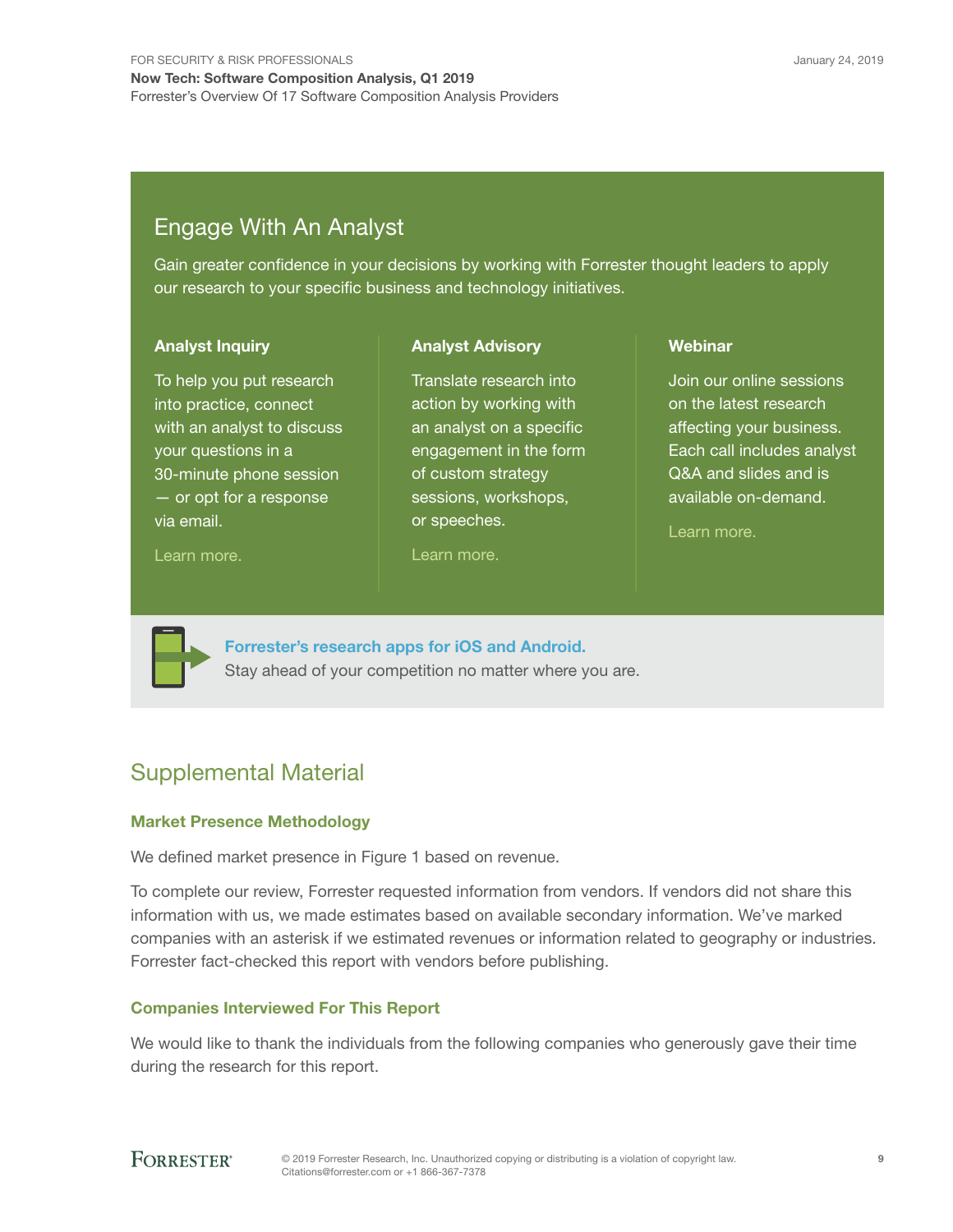| Anchore              | Sonatype                 |
|----------------------|--------------------------|
| <b>CAST Software</b> | Synopsys                 |
| Flexera              | <b>TripleCheck</b>       |
| <b>FOSSA</b>         | <b>Tripwire</b>          |
| GitLab               | Twistlock                |
| JFrog                | Veracode                 |
| nextB                | <b>WhiteHat Security</b> |
| Rapid7               | WhiteSource              |
| Snyk                 |                          |

### **Endnotes**

<sup>1</sup> Source: Forrester Analytics Global Business Technographics® Security Survey, 2018.

<sup>2</sup> Source: Forrester Analytics Global Business Technographics Security Survey, 2018.